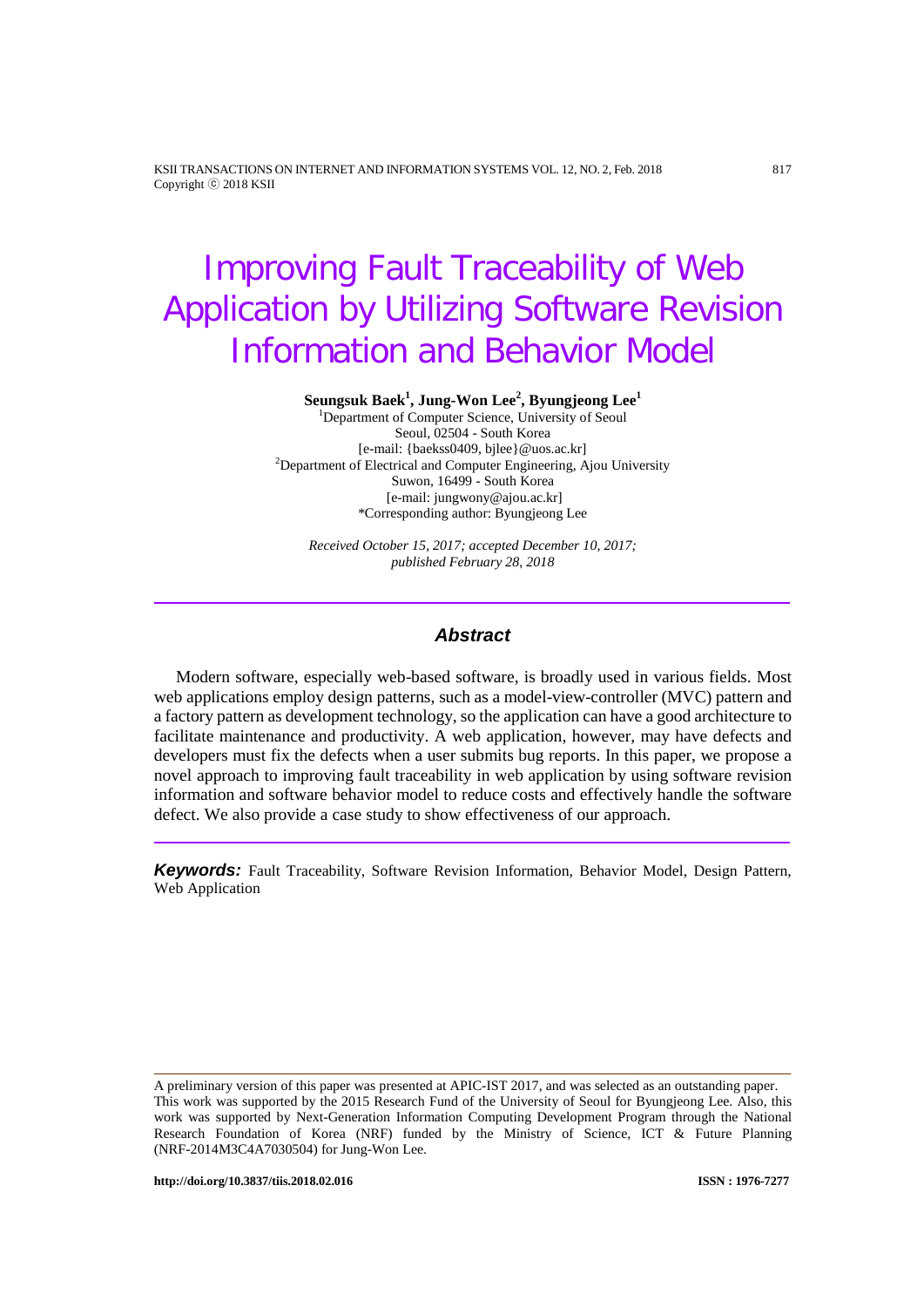818 Seungsuk Baek et al.: Improving Fault Traceability of Web Application by Utilizing Software Revision Information and Behavior Model

# **1. Introduction**

**I**n order to effectively provide various services to many users, web-based software, which has the advantages of both accessibility and extendibility, is broadly used in various fields. For example, through a web application we can buy food, clothes, and other things from anywhere; moreover, a web application can provide more products by extending customer services. Generally, these applications have a lot of functionality in order to provide the various services and experiences, and most web applications employ a design pattern, such as a model-view-controller (MVC) pattern and a factory pattern as development technology, so the application can have a good architecture to facilitate maintenance and productivity [1].

On the other hand, a web application may have defects [2] and developers must fix the software defects discovered through system testing and users' bug reports. At present, if there is traceability information between source code related to an application's defects, developers can reduce the effort to find large amounts of source code to fix the defects. Therefore, with the bug report, it is important to provide fault traceability links between source code and the software bug. In this paper, we propose a novel approach to traceability links from bug report to source code based on understanding design patterns like the MVC pattern, and we improve the traceability links by utilizing a software behavior model and software revision information.

This study provides the following contributions.

- We extract faults from bug reports by using the design pattern applied to the software in order to fix the defects.
- We utilize a software behavioral model to find relevant source code for a defect's behavior.
- We improve fault traceability through software revision information to identify additional source code to fix defects.

The remaining sections of this paper are as follows. Section 2 provides background to this study. Section 3 presents related works. We present our approach in Section 4, a case study and results in Section 5, and we discuss our study in Section 6. Finally, we conclude the paper and suggest future work in Section 7.

# **2. Background**

#### **2.1 Software Testing for Monitoring Software R&D Project**

This project has a testing objective to support monitoring software R&D project through content-based testing, and we have some roles in order to achieve the objective in the project [3]. For example, we have to provide an integrated test process model, test-case generation from a software model, and software-defect traceability from a bug report with a framework. This study aims at software-defect traceability from a bug report, as already mentioned in the introduction, and a case study will be conducted with the project.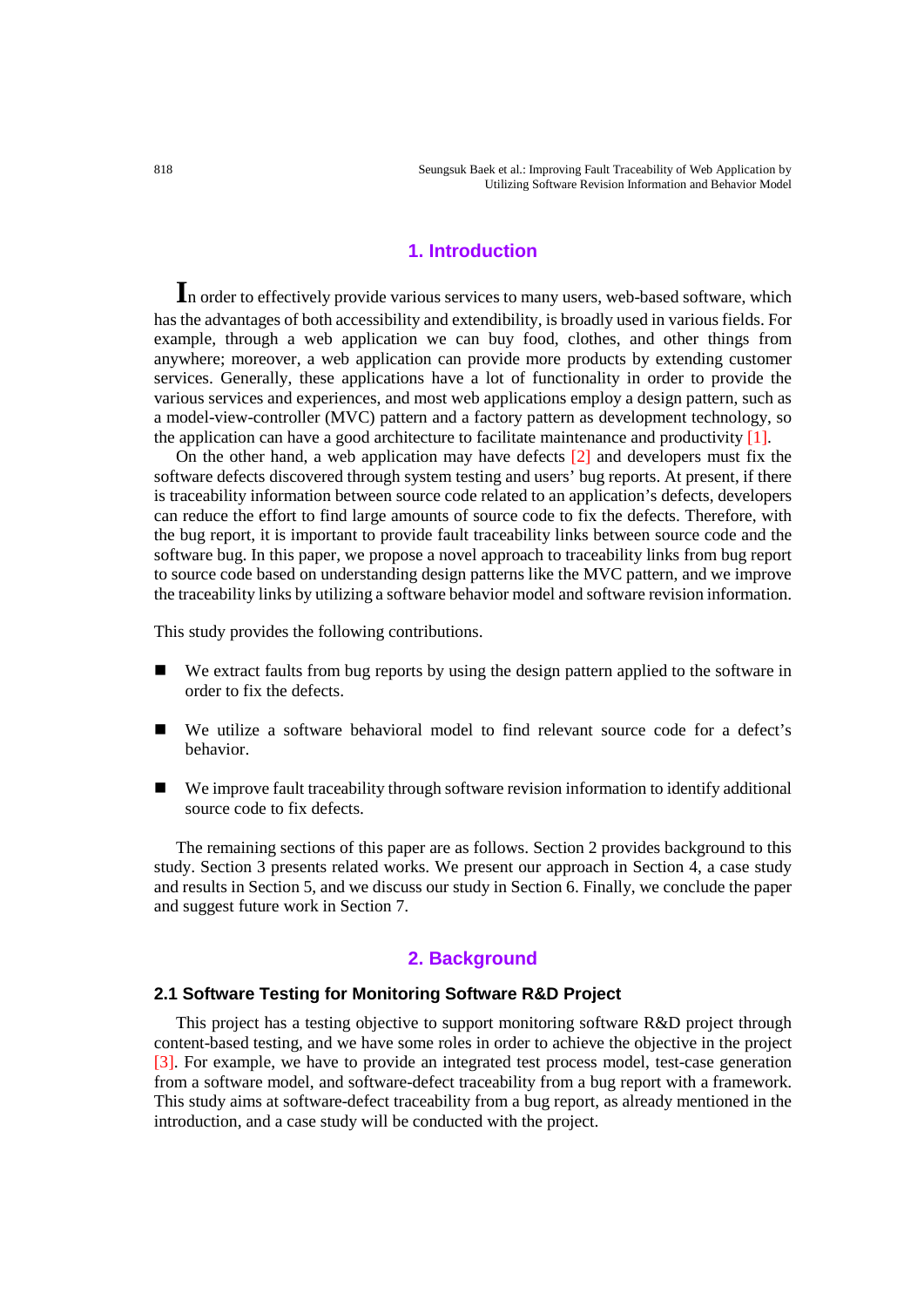#### **2.2 MVC Pattern**

A model-view-controller pattern is used in most web applications for software maintenance. If you apply an MVC pattern to your application, you can see benefits. **Fig. 1** shows the MVC pattern–based web application. In detail, the software architecture is divided into three components. M (for model) denotes the data of the application, and the behavior logic of the application (e.g. data insertion, updating, and deleting) is processed in M. V (view) denotes the output of the processed data in the model to present to the user. C (controller) is located between model and view; it handles the client's requests and the data of model to present it to the user in any view. Thus, with the MVC pattern, each component has loose coupling between it and the others.



**Fig. 1.** MVC pattern-based web application

## **2.3 Software Revision Control**

Software revision control [4] is a very important activity in software engineering, because software evolves continuously [5] through software bug fixing or software requirement changes. Most software development groups utilize a software revision control system to manage their software. When software has a new revision, the history of the evolution from previous revisions is recorded through a software revision control system, such as Git and Subversion [6, 7]. For example, one revision has source code files that are handled by the developer for bug fixing or enhancing software behavior. Therefore, the source code files in the same revision are relevant to one another.

# **3. Related Work**

Previous studies introduced approaches to traceability links between software artifacts. Tsuchiya et al. introduced an approach to recovering traceability links between source code and requirements by using a configuration management log and a vector space model [8]. They used the configuration management log written by a developer to match software requirement specifications, and in their study, if the contents of the configuration management log and the contents of software requirement specifications result in relevant content by similarity calculations in a vector space model, they are relevant artifacts. They also improved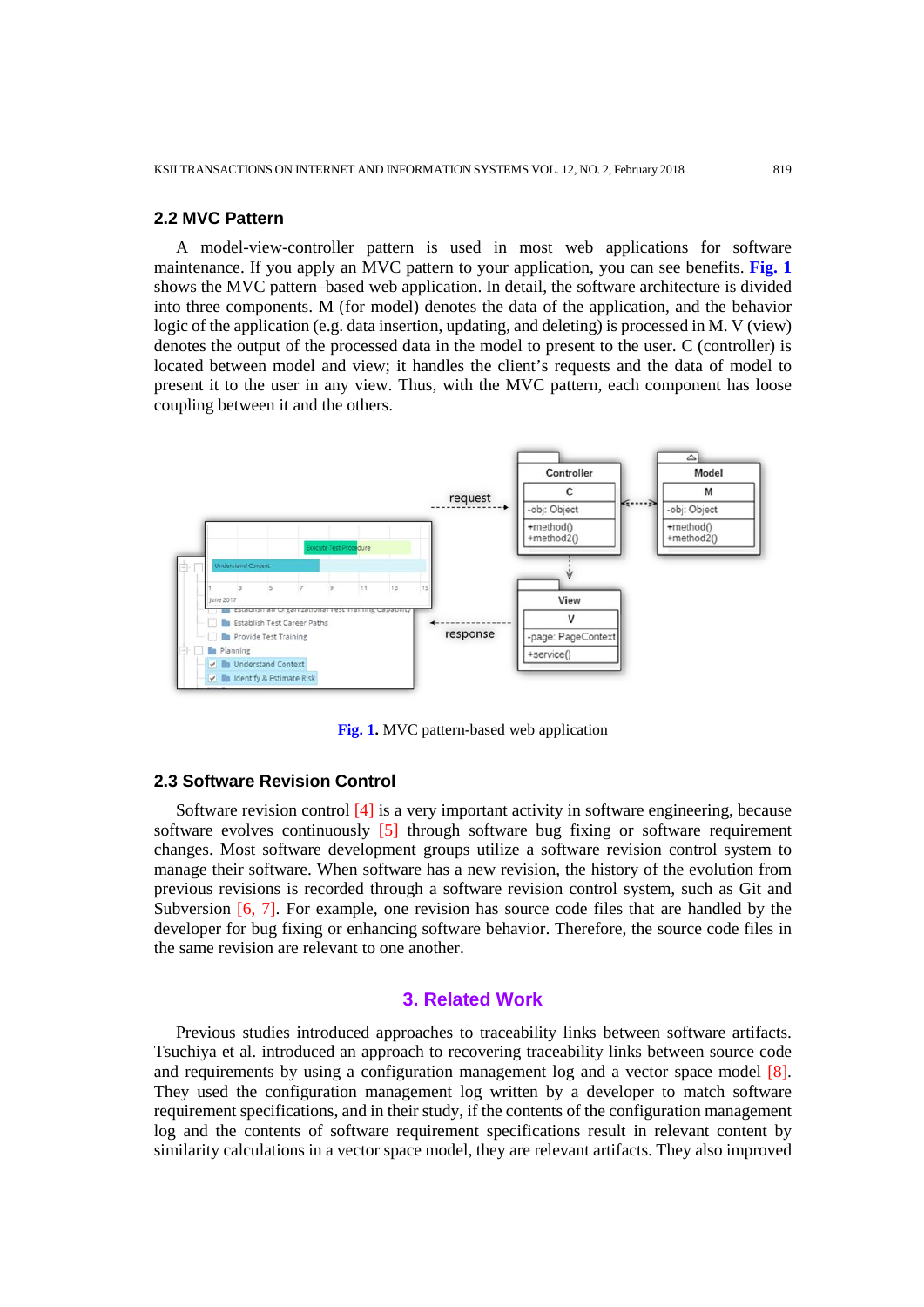their approach through user feedback by using call relationships [9].

McMillan et al. presented a technique for indirectly recovering traceability links in requirements documentation [10]. In order to recover traceability links between source code and documentation, they used latent semantic indexing (LSI) [11] by applying singular value decomposition [12] to determine textual similarities among words and documents. After that, they used a structural analysis tool for finding source-to-source edges. Finally, they suggested an indirect traceability link throughout the documentation through LSI and method call relationships. Van Rompaey et al. demonstrated a method for identifying a tested object and a tested method through last call before assert (LCBA) [13]. They analyzed the unit under testing from a test case and tried to find an assert statement; generally, the target of the test is located before the assert statement, so they could find the target of the test and then they could find the actual source code of the tested object. Baek et al. proposed an approach to enhance traceability from test to source code  $[14]$ . In detail, they first depicted unit test code as an abstract syntax tree (AST), and then identified the tested object by the assert statement [13]. **Table 1** show some assert statements they used in their study, where the first column of **Table 1** denotes the assert statements for unit testing, and the second column of **Table 1** provides a description of each assert statement.

| <b>Assert Statement</b> | <b>Description</b>                              |
|-------------------------|-------------------------------------------------|
| <b>Assert Equals</b>    | Test that two objects are equal                 |
| <b>Assert False</b>     | Test that a condition is false                  |
| <b>Assert True</b>      | Test that a condition is true.                  |
| Assert Null             | Test that an object is null                     |
| Assert fail             | Test that whether exception is generated or not |

**Table 1.** Assert statements

Next, they enhanced traceability from test to source code by using a sequence diagram, which identified the object in the previous step because a sequence diagram presents interactions between objects through messages.

Most previous studies proposed an approach to recovering traceability links, such as source code to requirement, or test to source code. In the next Section, we introduce an approach to traceability links from software defect to source code.

# **4. Improving Fault Traceability of Web Application**

In this Section, we introduce our approach, with **Fig. 2** showing an overview. Our approach has a process in four sequential steps to achieve our objective. First, we try to extract the fault from a well-written bug report, which means the bug report has detailed content, so we know what kind of defect has happened. After that, we try to find all classes related to the defective behavior by using a software behavioral model. Next, we try to find unit-testing class of the objects that we found in the second step through a software behavioral model, such as a sequence diagram. Finally, we try to find other source code through software revision information. We describe the details of our approach according to the steps, as follows. We assume that

$$
W = M \cup V \cup C \tag{1}
$$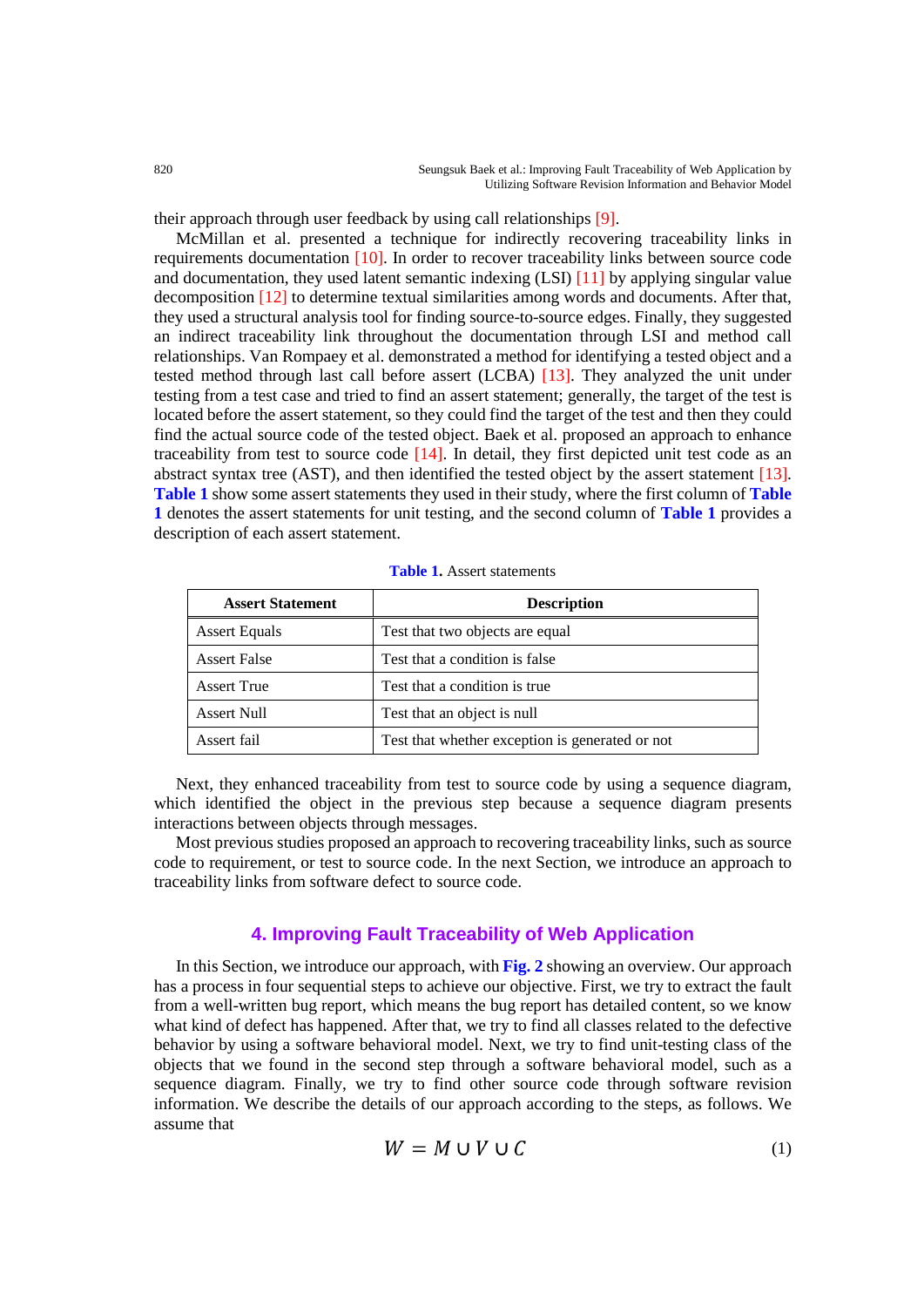where *W* is a set of classes in a web application and *M*, *V*, and *C* denote a set of the classes as Model, View, and Controller in a web application *W*, respectively.



**Fig. 2.** Overview of our approach

#### **4.1 Extracting Faults from Bug Reports**

First, we try to find the web application's defect from a submitted bug report. In general, a bug report has a description of when the user encountered the problem and what kind of problem it was. In our study, we use a well-written bug report.

**Fig. 3** shows the identified controller from the bug report. In detail, a bug report has URI information, and we can find a controller from the URI, because the URI written in the bug report matches the RequestMapping of the method in the controller. In other words, as introduced in Section 2.2, in an MVC pattern–based web application, the controller has the role of entry point for the client's request, and therefore, it is important that the bug report provides the request information to the developer so the developer can identify the controller by the URI.



**Fig. 3.** Bug report and controller

This step is as follows. Initially, we set a set *T* for fault traceability to empty.

$$
T = \emptyset \tag{2}
$$

where *T* is a set of classes for fault traceability. If  $c \in C$  is identified by a URI in a bug report, we add class *c* to set *T*.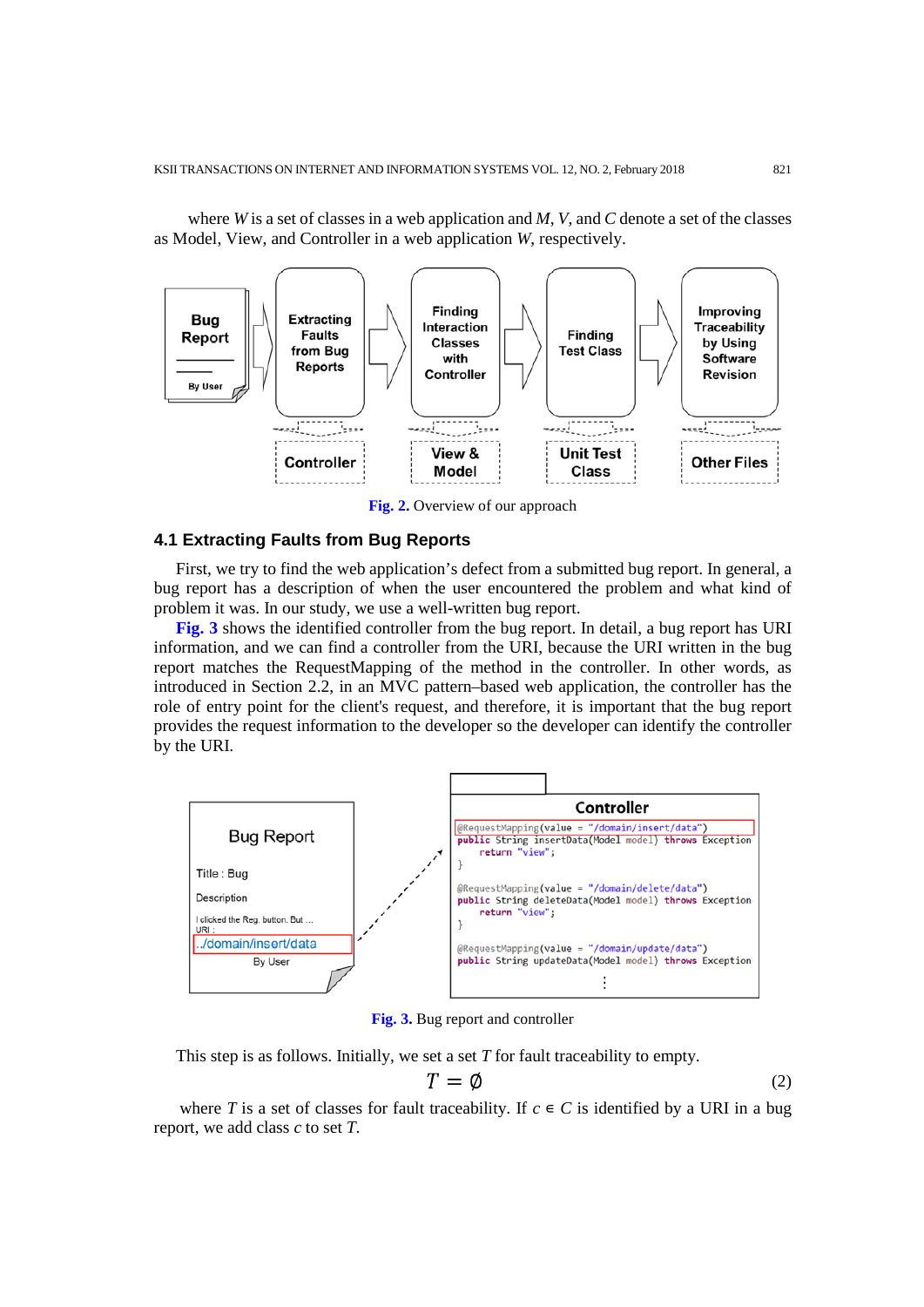822 Seungsuk Baek et al.: Improving Fault Traceability of Web Application by Utilizing Software Revision Information and Behavior Model

$$
T = T \cup \{c\} \tag{3}
$$

#### **4.2 Finding Interaction Classes with Controller**

After Step 1, we utilize a sequence diagram to find classes through messages [14].



**Fig. 4.** Sequence diagram

**Fig. 4** is a sequence diagram that shows how the controller identified in the previous step interacts with other classes. In detail, the View calls message1 from the controller and the controller calls message2 from the Model. Thus, we can find and obtain other classes with the controller through the sequence diagram. In particular, the model's classes will be fixed, because in an MVC pattern, the model is in charge of the behavior of the software, and the defect is unexpected behavior. This step is as follows. If a controller class  $c \in T$  sends or receives a message to or from View or Model class *o,* we add class *o* to set *T.*

$$
T = T \cup \{o\} \tag{4}
$$

where class o interacts with controller  $c \in T$ .

## **4.3 Finding Test Class**

Next, we obtain unit testing source code of the objects that we found from the process described in Section 4.2. The objects should have regression testing to protect against an unexpected defect that did not exist previously when a method has a rebuilt state from refactoring, bug fixing, and any other procedures. Due to this method (especially methods of the model), classes will be fixed to remove the software bug, and their unit testing must be performed with a unit testing tool [15] in order to check whether the method performs correctly or not after rebuilding. Therefore, we need to find the unit testing source code of the object.

In our study, we use an approach proposed by Van Rompaey et al. [13] to obtain the unit testing source code. For example, we can gain unit testing source code for model, view, and controller objects according to the following steps. First, we find the assert statement in the testing source code, and next, we find an object located before the assert statement. This step is as follows. If a test class *tc* tests an class  $c \in T$ , we add test class *tc* to set *T*.

$$
T = T \cup \{tc\} \tag{5}
$$

where tc is a test class which tests class  $c \in T$ .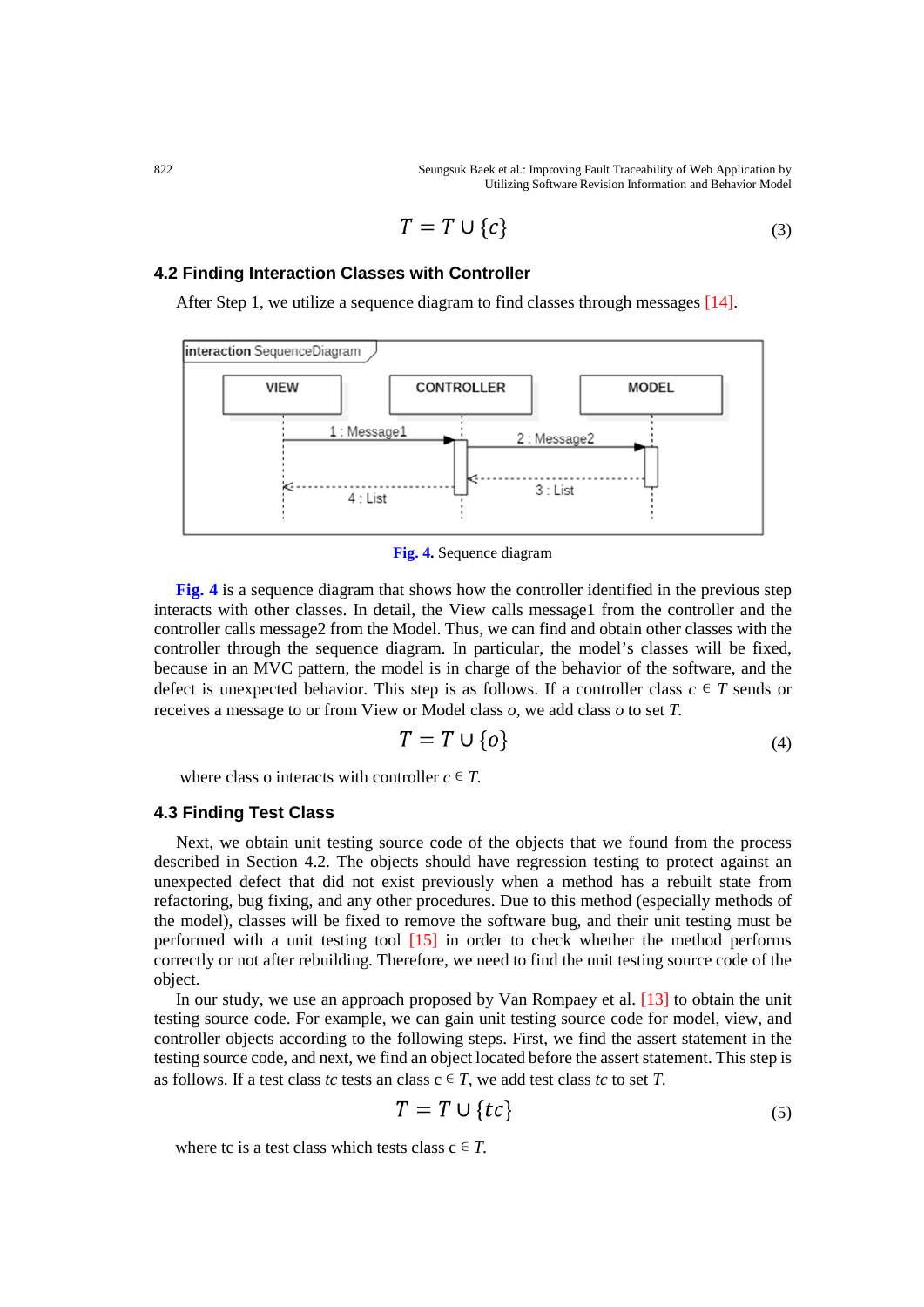### **4.4 Improving Traceability by Using Software Revision**

Finally, we have to improve the fault traceability links through software revision information. As mentioned in Section 2.3, all source code files in the same revision are relevant to one another. Therefore, we investigate the revision that includes the classes obtained in the previous step. If any revision contains the class (*c*, *o*, and *tc*), we improve fault traceability collecting other files through its revision. This step is as follows. If an class *o* and any  $t \in T$  appear in the same revision  $r_i$  ( $i = 1, \ldots N$ ), we add class  $o$  to set *T*.

$$
T = T \cup \{o\} \tag{6}
$$

where *N* is the total number of revisions in a web application *W*.

Thus, we can improve the fault traceability of the web application by using software revision information.

# **5. Case Study**

We present a case study based on the approach proposed in Section 4 to verify our study. We used a bug report and source code files of our software R&D project.

#### **5.1 Extracting Faults from Bug Report**

We used a well-written bug report. **Fig. 5** shows a bug report, and this bug report has '/s2/testplan/schedule/insertschedule' as URI information with a description. We can find a controller from the URI, because the URI written in the bug report matches RequestMapping of the method in TestPlanController.



**Fig. 5.** An example of bug report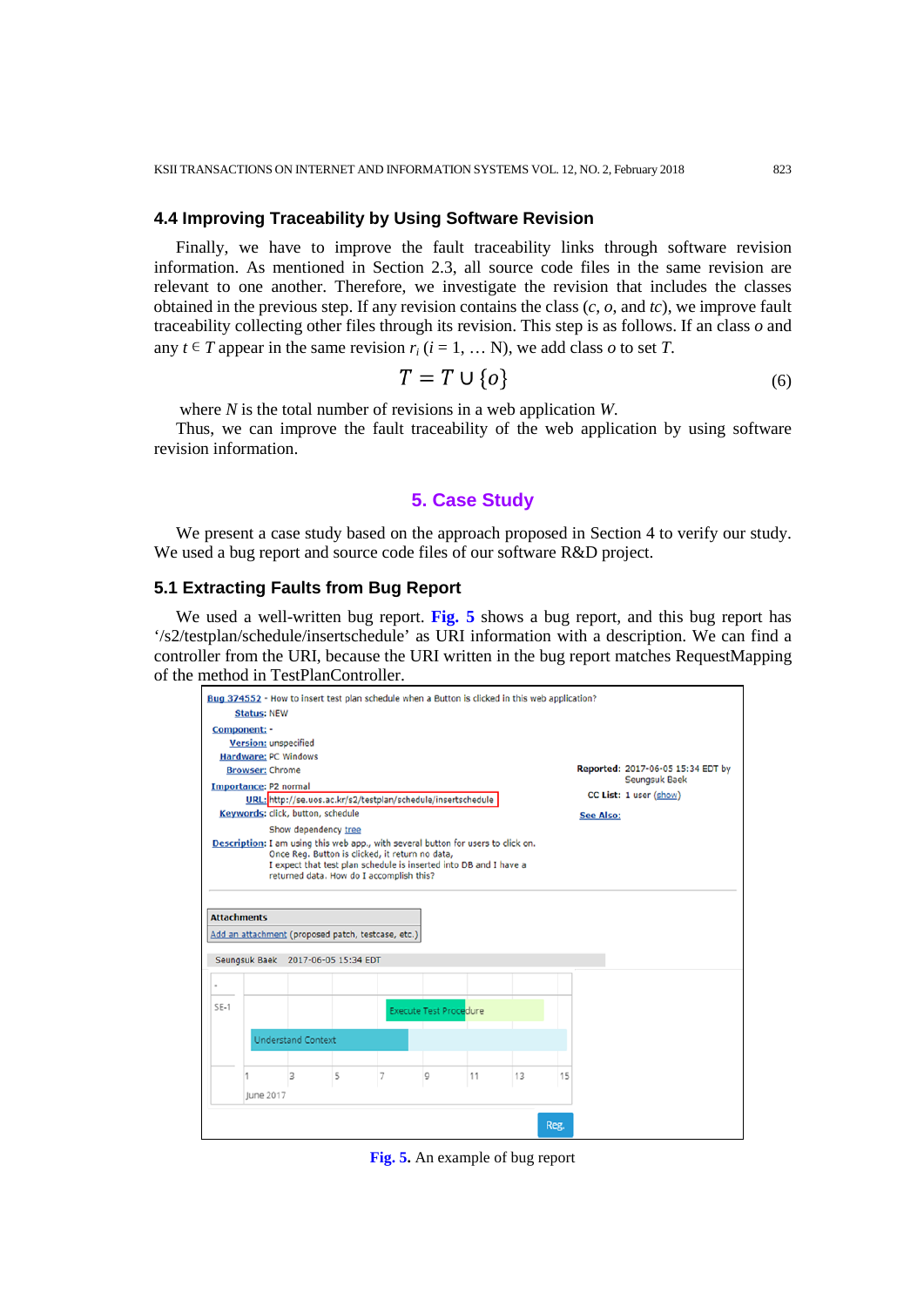**Fig. 6** shows TestPlanController and its method. As shown in **Fig. 6**, the insertSchedule method has RequestMapping, which matches the URI written in the bug report. Therefore, we could identify the defective method in TestPlanController from the bug report. If no URI information exists in a bug report, we can use an attached file such as a captured screen image or an otherwise occurring event (e.g. button click or key press), because it is not a problem for developers to extract the URI from any event function or captured screen image. Therefore, it is important that the bug report provide rich information for finding the fault.

|                    | @RequestMapping(value = "/testplan/schedule/insertschedule", method = {RequestMethod.POST,RequestMethod.GET}) |
|--------------------|---------------------------------------------------------------------------------------------------------------|
| @ResponseBody      |                                                                                                               |
|                    | public ModelMap insertSchedule(HttpServletRequest request) throws Exception {                                 |
| String userID      | = request.getParameter("user");                                                                               |
| int taskID         | = Integer.parseInt(request.getParameter("name"));                                                             |
| String startDate   | = request.getParameter("start");                                                                              |
| String endDate     | = request.getParameter("end");                                                                                |
| double workRate    | = Double.parseDouble(request.getParameter("value"));                                                          |
| String taskPhase   | = request.getParameter("testLevel");                                                                          |
|                    | String qualityAttribute = request.getParameter("testNonFunc");                                                |
| String description | = request.getParameter("task");                                                                               |
| int projectID      | $= 1$ ;                                                                                                       |
| String updateFlag  | = request.getParameter("updateFlag");                                                                         |
|                    | <b>Fig. 6.</b> TestPlanController's method                                                                    |

#### **5.2 Finding Interaction Classes with Controller**

In this step, we use a sequence diagram (**Fig. 7**) by which we obtain the classes that interact with TestPlanController through messages in the sequence diagram.



**Fig. 7.** Interaction of classes with the controller

As shown in **Fig. 7**, TestPlanController interacts with other classes. In detail, we obtain TestingPlanOrganization as V (View) and TestSchedule and TestPlanDAO as M (Model) because they interact with TestPlanController by messages.

# **5.3 Finding Test Class**

We tried to find unit testing source code for the TestingPlanOrganization, TestSchedule, TestPlanDAO, and TestPlanController objects to perform regression testing after fixing the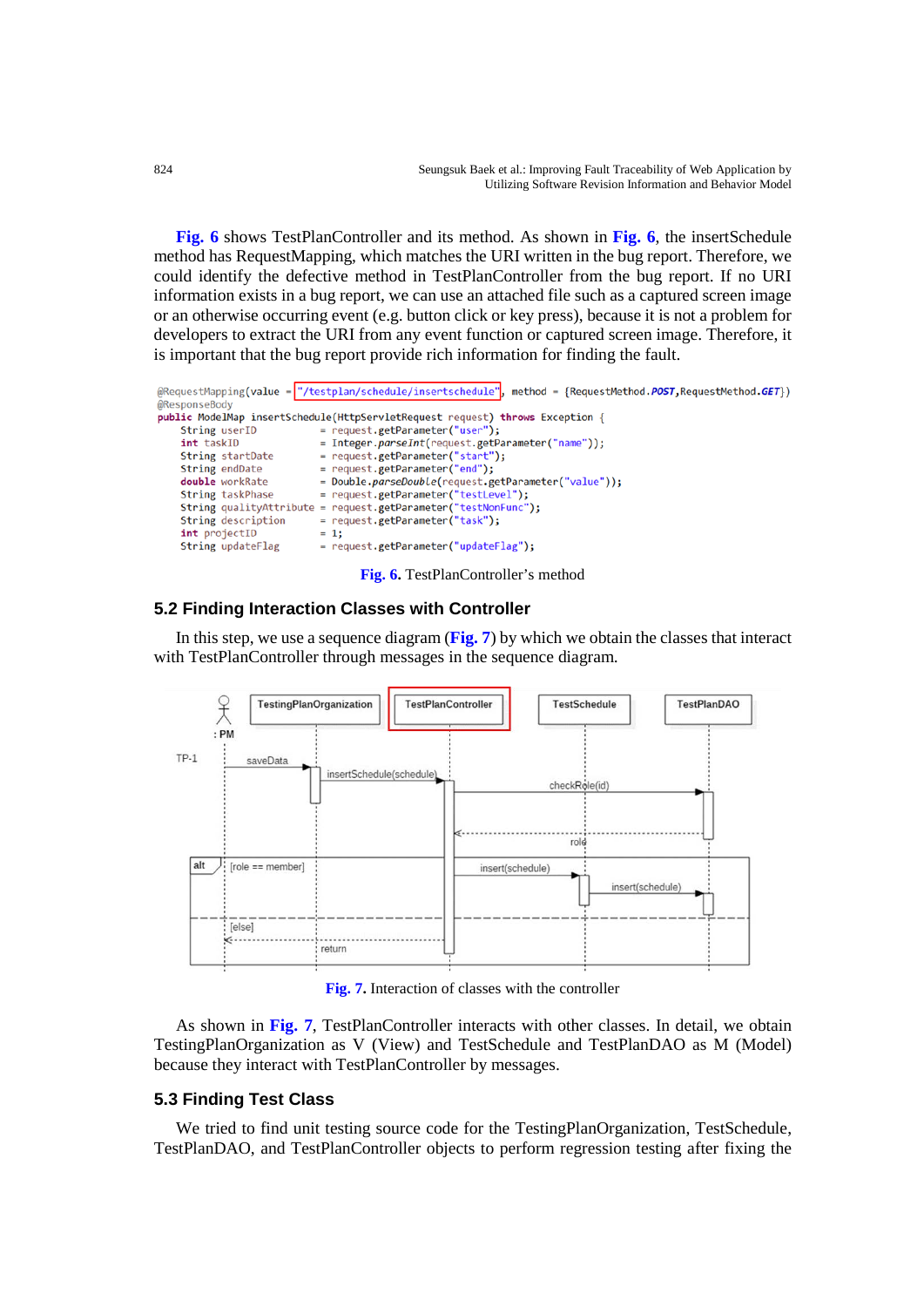defect. First, we find the assert statement in the testing source code, and after that, we find an object located before the assert statement. If the object was one of them, we took the unit testing source code.

| <b>Source Code</b>             | <b>Description</b>                                                          |                 |            |  |
|--------------------------------|-----------------------------------------------------------------------------|-----------------|------------|--|
| TestScheduleInsertingTest.java |                                                                             |                 |            |  |
| TestScheduleDeletingTest.java  | These<br>testing<br>source codes<br>are                                     | of TestSchedule | for<br>and |  |
| TestScheduleUpdatingTest.java  | deleteSchedule.<br>insertSchedule.<br>selectSchedule methods, respectively. | updateSchedule, |            |  |
| TestScheduleSelectingTest.java |                                                                             |                 |            |  |
| TestPlanDaoInsertingTest.java  |                                                                             |                 |            |  |
| TestPlanDaoDeletingTest.java   | These<br>testing<br>codes<br>are<br>source                                  | of TestPlanDAO  | for<br>and |  |
| TestPlanDaoUpdatingTest.java   | deleteSchedule.<br>insertSchedule.<br>selectSchedule methods, respectively. | updateSchedule, |            |  |
| TestPlanDaoSelectingTest.java  |                                                                             |                 |            |  |

**Table 2.** Unit testing source codes

**Table 2** shows that we obtained unit testing source code using an approach proposed by Van Rompaey et al. [13], along with their descriptions. As shown in **Table 2**, we could gain unit testing source code for the TestSchedule and TestPlanDAO objects, but there was no unit testing source code for the other objects in our software R&D project.

## **5.4 Improving Traceability by Using Software Revision**

Finally, we tried to improve the fault traceability links through software revision information.

|           | *184                       | 17.3.22 | 1:38 | 19 G201592003                      |
|-----------|----------------------------|---------|------|------------------------------------|
|           | Name                       |         | Path |                                    |
| Π¢        | TestSchedule.java          |         |      | soremo.cbt2/trunk/soremo.cbt2/src/ |
| <b>JD</b> | TestScheduleInterface.java |         |      | soremo.cbt2/trunk/soremo.cbt2/src/ |
| DD        | TestScheduleEntity.java    |         |      | soremo.cbt2/trunk/soremo.cbt2/src/ |
|           | Vis.js                     |         |      | soremo.cbt2/trunk/soremo.cbt2/src/ |

**Fig. 8.** Information on a revision

**Fig. 8** shows revision number 184 as an example, and we could gain additional source code from revision number 184 because it contained TestSchedule class that we already found in Section 5.2 and other files were in the same revision with the TestSchedule class. So, as mentioned in sections 2.3 and 4.4, they are relevant to one another. Next, we tried to investigate the additional source code.

**Table 3** shows that we obtained additional source code and file. We could gain various kinds of source code and files. In detail, we could gain interface source code of the classes obtained in the previous step, and we could gain source code such as TestScheduleEntity. TestScheduleEntity has the role of an entity bean for Object-Relational Mapping (ORM), because we use an ORM framework in our project [16].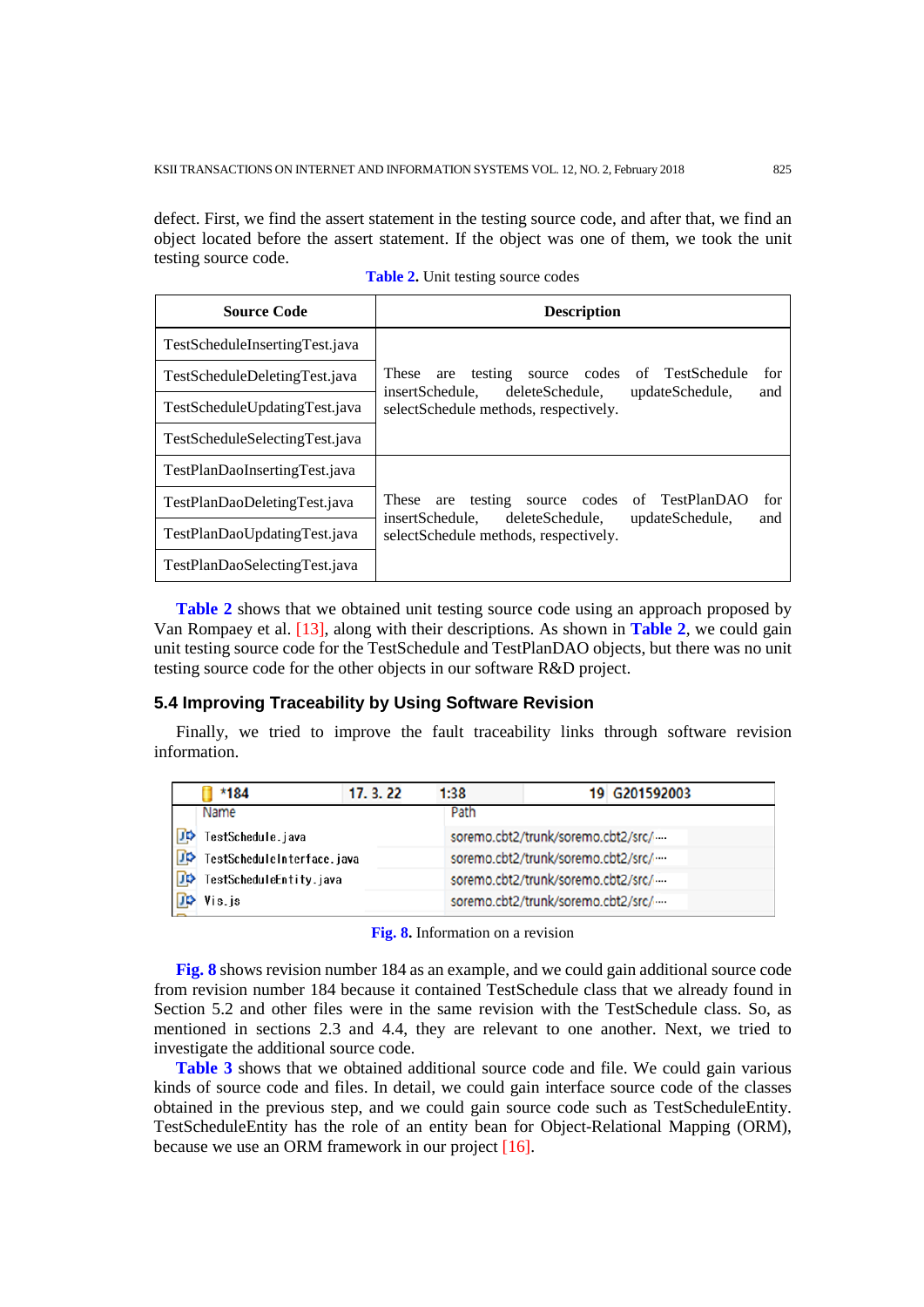Finally, due to the revision number 275 which contained TestPlanDAO class that we already found in Section 5.2, we also could gain configuration files such as persistence-context.xml and servlet-context.xml as well as classes.

| File                                  | <b>Description</b>                                                            | Rev. No. |
|---------------------------------------|-------------------------------------------------------------------------------|----------|
| TestScheduleInterface.java            | Interface of TestSchedule                                                     | 184      |
| TestPlanDaoInterface.java             | Interface of TestPlanDAO                                                      |          |
| TestingPlanOrganizationInterface.java | Interface of TestingPlanOrganization                                          |          |
| TestScheduleEntity.java               | Entity bean for Object-Relational Mapping<br>from TestScheduleTable of DB     |          |
| Vis.js                                | Script file for dynamic representation of<br>inserted schedule contents       |          |
| Soremo.css                            | Css file for control attribution such as color.<br>position, and etc. of view |          |
| persistence-context.xml               | Config file for connecting to DB                                              |          |
| servlet-context.xml                   | for framework of<br>Config<br>file<br>web<br>development                      | 275      |

**Table 3.** Additional files

# **6. Discussion**

We propose an approach to improving fault traceability of web applications by utilizing software revision information and a behavior model, and we offered a case study according to the steps introduced in Section 4. Our case study showed that source code is found increasingly with each step, and our approach showed the improved fault traceability to reduce the developer's efforts. In addition, we conducted a case study with another bug report and controller in the same manner.

| Approach                   | <b>Statement</b><br><b>Analysis</b> | <b>Behavioral</b><br><b>Model</b> | <b>Revision</b><br><b>Information</b> | # of<br>classes | # of<br>files    |
|----------------------------|-------------------------------------|-----------------------------------|---------------------------------------|-----------------|------------------|
| C. McMillan et al. $[10]$  | O                                   | X                                 | X                                     | 8               | $\left( \right)$ |
| B. Van Rompaey et al. [13] | ( )                                 | X                                 | X                                     | 12              | O                |
| S. Baek et al. [14]        |                                     |                                   | X                                     | 20              | $\theta$         |
| Our Study                  |                                     |                                   |                                       | 28              |                  |

**Table 4.** Comparison with other studies

**Table 4** shows a comparison with other studies. Our approach uses statement analysis, a software behavioral model, and software revision information. However, the other works do not use software revision information. Our approach can find more classes than the other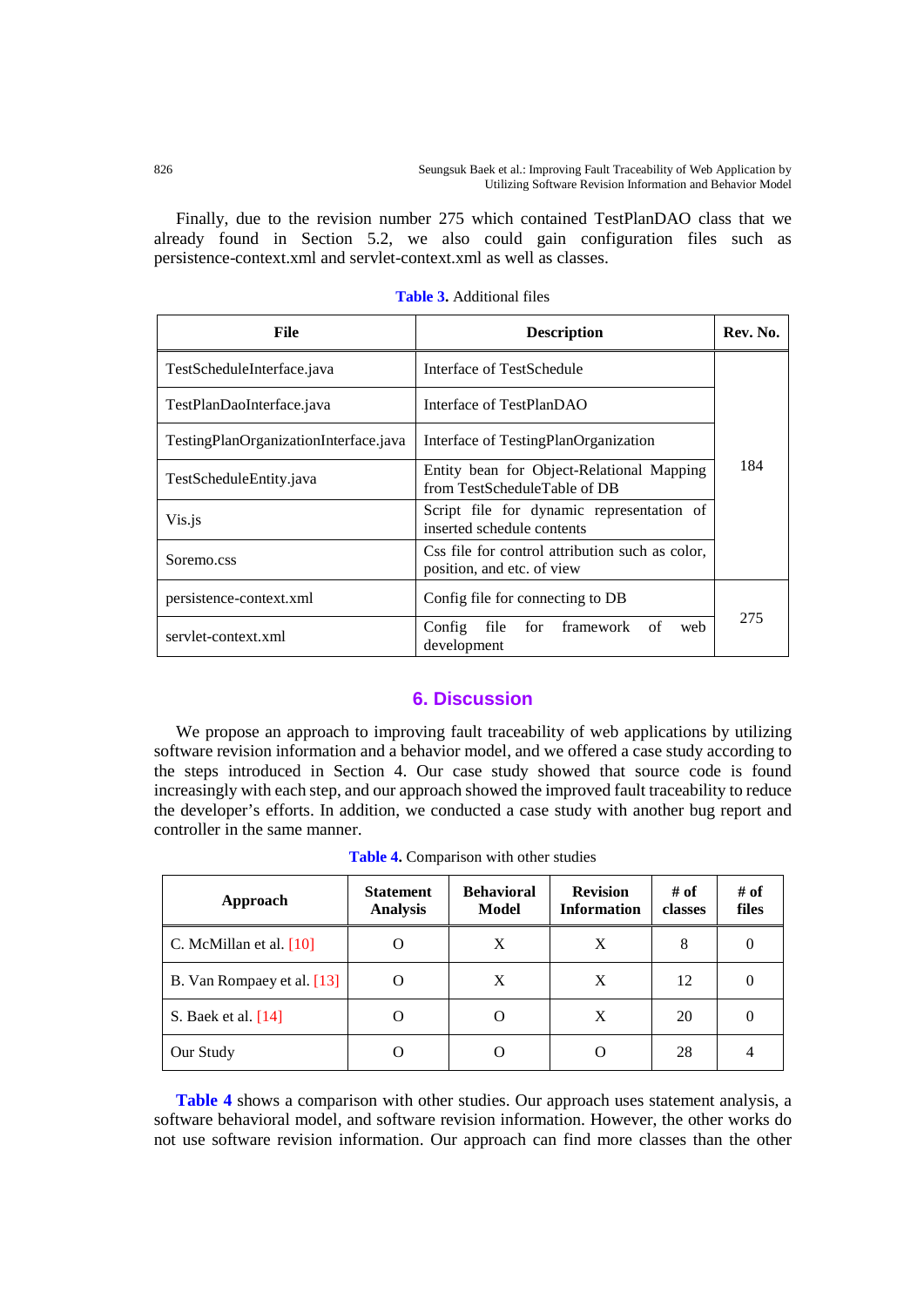works and can also find resource files as well as classes. Therefore, our approach improves fault traceability links better than the other works.

However, we have to apply it to other projects to verify whether our approach is a useful approach or not, and we must more closely investigate the bug reports because it may be that we can use other attributes in the bug report.

# **7. Conclusion**

Web-based software, which has the advantages of both accessibility and extendibility, is broadly used in various fields. However, it is software, so it can have defects, and the defects must be fixed by developers. In this study, we provided an approach to improving fault traceability in web applications by utilizing software revision information and a behavior model to reduce the developer's efforts. In detail, we first tried to extract the fault from a bug report. With the request URI in the bug report matched to the method of the controller, we could find the controller and method related to the defect's behavior. Next, we tried to obtain interaction classes with the controller from a sequence diagram. In general, a sequence diagram provides interactions between classes, so we could find and obtain other classes that interact with the controller through messages. After that, we tried to obtain a unit test case for regression testing, and finally, we showed the improved fault traceability by using software revision information.

As a result, our approch outperforms other work, and we expect our approach can be a useful one for improving fault traceability. In the future, we will provide a framework for software defect fixing [17] as well as for supporting fault traceability links.

# **References**

- [1] E. Freeman, B. Bates, K. Sierra, and E. Robson, "Head First Design Patterns: A Brain-Friendly Guide," *O'Reilly Media*, 2004. [Article \(CrossRef Link\)](https://dl.acm.org/citation.cfm?id=1076324)
- [2] G. Yang, T. Zhang, and B. Lee, "Towards Semi-automatic Bug Triage and Severity Prediction Based on Topic Model and Multi-feature of Bug Reports," in *Proc. of Computer Software and Applications Conference (COMPSAC)*, 2014. [Article \(CrossRef Link\)](https://dx.doi.org/10.1109/COMPSAC.2014.16)
- [3] A. Dashbalbar, S. Song, J. Lee, and B. Lee, "Towards Enacting a SPEM-based Test Process with Maturity Levels," *KSII Transactions on Internet and Information Systems*, vol. 11, no. 2, pp. 1217-1233, 2017. [Article \(CrossRef Link\)](https://dx.doi.org/10.3837/tiis.2017.02.034)
- [4] B. Alwis, and J. Sillito, "Why are software projects moving from centralized to decentralized version control systems?," in *Proc. of the 2009 ICSE Workshop on Cooperative and Human Aspects on Software Engineering*, pp. 36-39, 2009. [Article \(CrossRef Link\)](https://dx.doi.org/10.1109/CHASE.2009.5071408)
- [5] T. Mens, and S. Demeyer, "Software Evolution," *Springer Publishing Company*, 2008. [Article \(CrossRef Link\)](https://dx.doi.org/10.1007/978-3-540-76440-3)
- [6] J. Loeliger, and M. McCullough, "Version Control with Git: Powerful tools and techniques for collaborative software development," *O'Reilly Media*, 2012. [Article \(CrossRef Link\)](http://shop.oreilly.com/product/0636920022862.do)
- [7] C. Michael Pilato, B. Collins-Sussman, and B. Fitzpatrick, "Version Control with Subversion: Next Generation Open Source Version Control," O'Reilly Media, 2008. [Article \(CrossRef Link\)](http://shop.oreilly.com/product/9780596004484.do)
- [8] R. Tsuchiya, H. Washizaki, Y. Fukazawa, T. Kato, M. Kawakami, and K. Yoshimura, "Recovering traceability links between requirements and source code using the configuration management log," *IEICE TRANSACTIONS on Information and Systems*, vol. 98, no. 4, pp. 852-862, 2015. [Article \(CrossRef Link\)](https://dx.doi.org/10.1587/transinf.2014EDP7199)
- [9] R. Tsuchiya, H. Washizaki, Y. Fukazawa, K. Oshima, and R. Mibe, "Interactive Recovery of Requirements Traceability Links Using User Feedback and Configuration Management Logs," in *Proc. of the International Conference on Advanced Information Systems Engineering*, pp. 247-262,